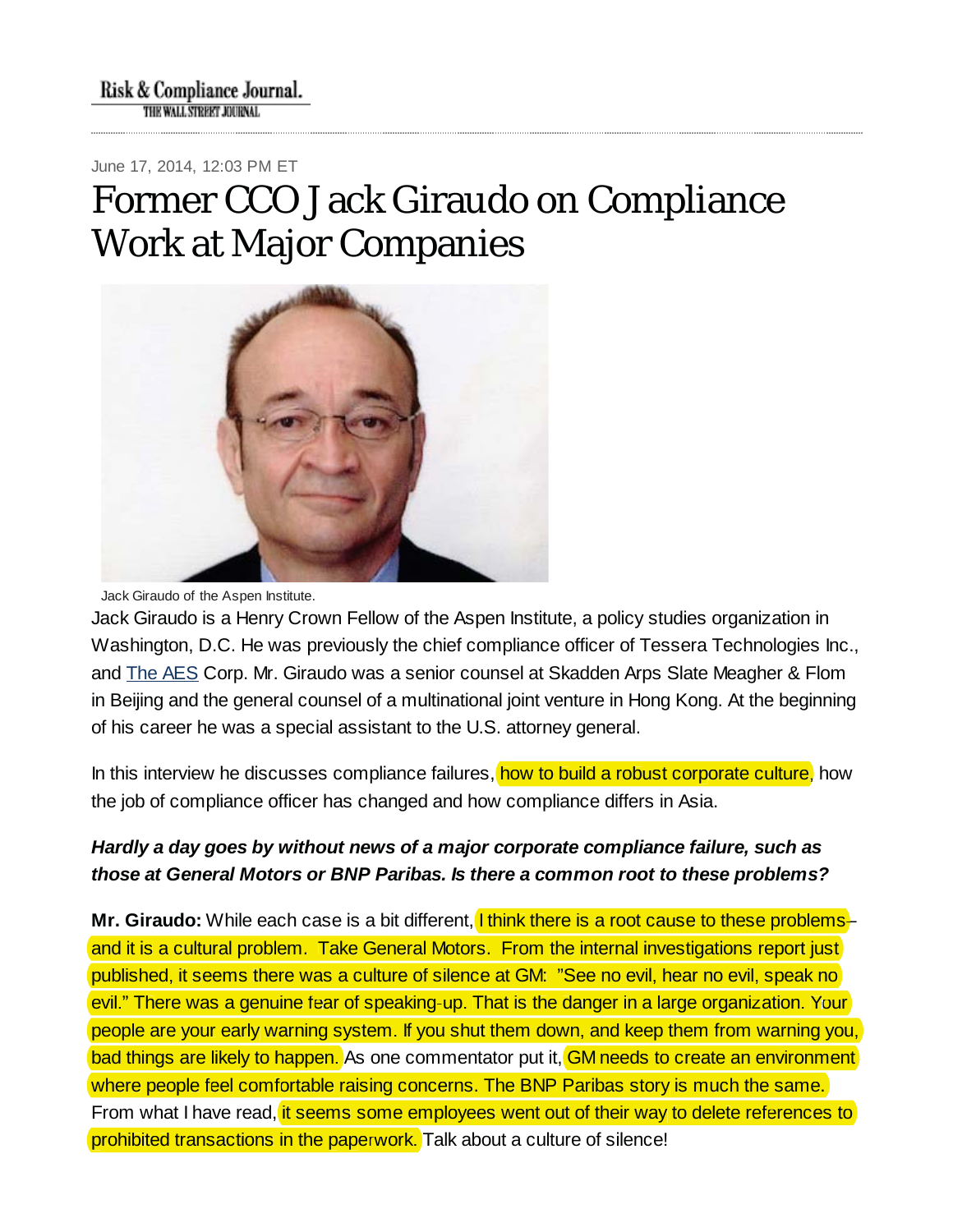Given the frequency of compliance failures at major corporations, do you think staying *compliant is realistic? compliant is*

Mr. Giraudo: Big corporations with far-flung overseas empires have become not only too big to fail, but also too big to manage. No matter how good are a company's internal systems and controls, it is very difficult to know what everyone is doing in a global company, and whether or not employees in remote places are actually complying with the law.

The only way you can prevent corruption in locations where it is prevalent is to instill in the organization a culture of compliance so that doing the right thing becomes second nature. FIFA [the world soccer organization] is a good example of an organization that has failed to do this in a spectacular way.

But if a company has a really strong ethical culture, from top to bottom (something, for example, General Electric Co. has been able to achieve with more than 300,000 employees in 130 countries and dozens of businesses), then the board and the senior management team can sleep well at night because they know the organization operates on autopilot to ensure compliance. Its own people are its first line of defense against corruption and malfeasance.

# *We often hear companies crow about their ethical culture, only to see major lapses at the same places. How can you tell from the outside whether a company is ethical?*

**Mr. Giraudo:** It is not easy to tell from the outside. <mark>Culture is internal. It relates to how you g</mark>o about living your day. But you can glean some hints from external observation of a company's management structure how seriously a company takes ethics and compliance.

Most telling, for instance, is whether or not the company has a chief compliance officer. This is as much a matter of good governance as anything else. The U.S. Sentencing Commission guidelines require that a specific "high-level" individual within an organization be assigned overall responsibility for the ethics and compliance program. But many companies don't have such a person or consolidate the job in the chief legal officer or audit officer. This is not the best approach.

If the organization takes its ethical culture seriously, the chief compliance officer is the person with the task of making sure the company is compliant, day-to-day, week-to-week, month-tomonth. He or she is the guardian of the company's ethical conscience. It is a full time job and not a job to skimp on.

#### *What are the practical steps companies should take to create an ethical culture?*

**Mr. Giraudo: <mark>It is critical to give people ownership of a company's values. But this is easier**</mark> said than done. An ethical culture cannot be created overnight. It must be promoted by communication, one-on-one training, examples, role models, historical narratives, and regularly<br>reinforced and rewarded by the company through wide-ranging and innovative "carrots and reinforced and rewarded by the company through wide-ranging and innovative "carrots and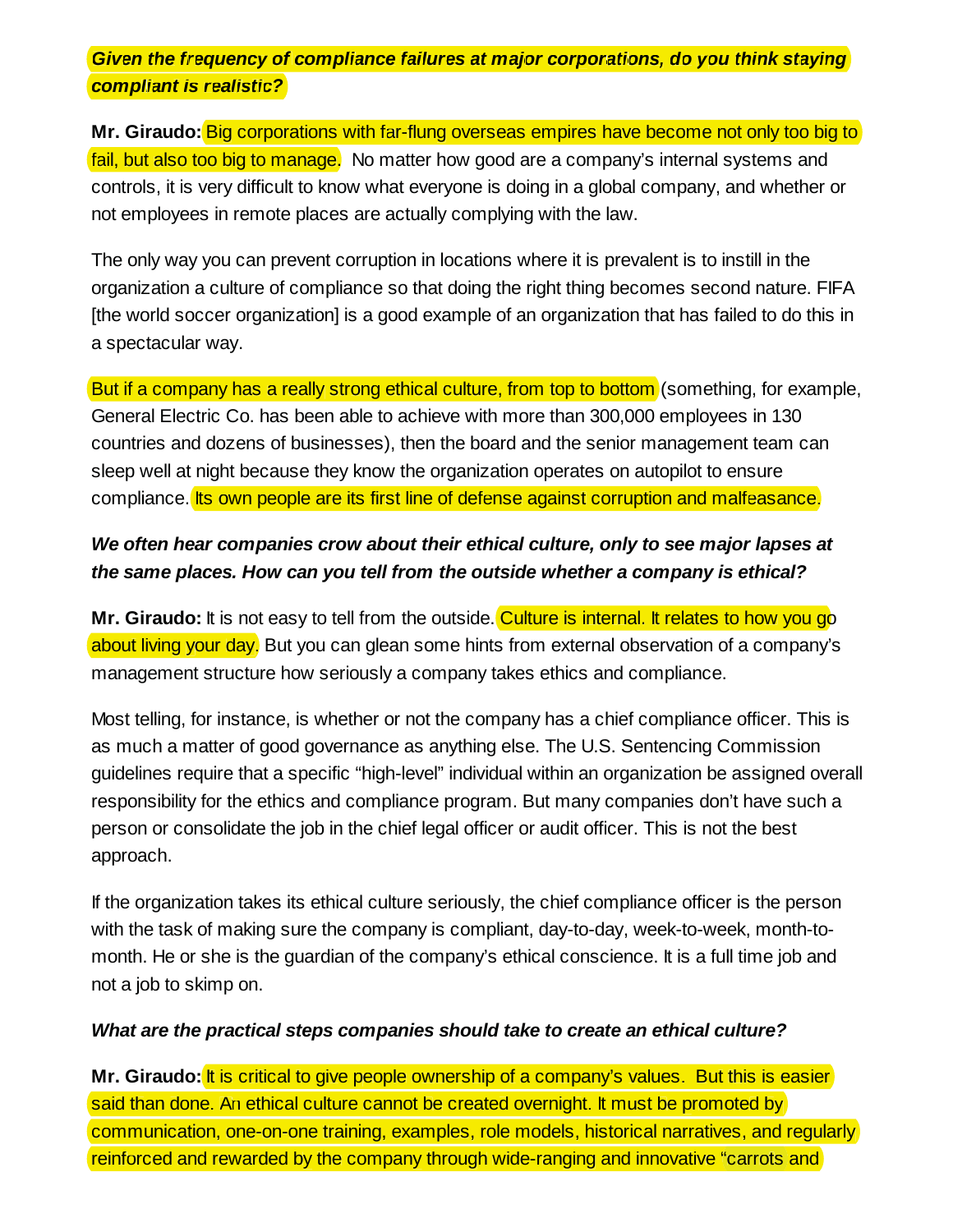sticks" to shape the right behavior. How you do something must become at least as important as what you actually do. as what you actually

An old chief compliance officer once said to me "Beware of the values you incentivize. You get what you ask for."

If you create within your company the nuts-and-bolts structure that undergirds an ethical culture, a culture of compliance, people by and large will do the right thing. However, if you don't create a culture of compliance, then all the rules in the world will not save a senior leadership team under stress. Enron put paid to the notion that codes of conduct and compliance programs are enough.

As a case in point, just recently, in a speech in London, Christine Lagarde, the International Monetary Fund chief, called for a cultural overhaul of the global banking industry because rules governing its behavior, such as those regulating bankers' compensation, are not sufficient. [Yet] people who want to skirt the rules will always find ways of doing so. You need the right culture to make the rules stick.

# *How has the job of compliance changed since you held your roles at Tessara and AES Corp.?*

**Mr. Giraudo:** It has gotten harder. There are more rules and regulations. Worse, it is growing harder to stay within the law because you don't always know what the law is. Often the law is very ambiguous. Something as simple as the U.S. Foreign Corrupt Practices Act, which outlaws bribery of foreign government officials, is viewed as applying to foreign government controlled "instrumentalities" and their employees. [Thus it may apply,] for example, to bribery of doctors at municipal hospitals, professors at public universities, fund raisers at state sponsored charities, most likely even employees of Catholic relief services since these organizations are indirectly controlled by the Vatican. Are all these people really "government officials"? If so, it is difficult to know where to draw the line. How about phone operators at government telecoms or electricians employed by the state-owned power company?

### *You lived in Asia for a decade. How does compliance differ from the U.S. and Europe?*

**Mr. Giraudo:** In living in Beijing, I often was reminded of the Chicago politician, an insurance commissioner, convicted of directing city business to his son, who told the judge at his sentencing "it is fine day in America when a father can't help his son!"

In Asia all relationships start and end on a personal basis. In the great Confucian order of things we are all sons and daughters, parents and children. This goes a long way toward explaining banks' problems in hiring the children of senior Chinese ministers who may have helped them obtain lucrative deals in China. It is a cultural thing, and, as I have said, culture matters.

## *Write to Nick Elliott at nick.elliott@wsj.com. Follow him on Twitter at @NickElliottDJ*